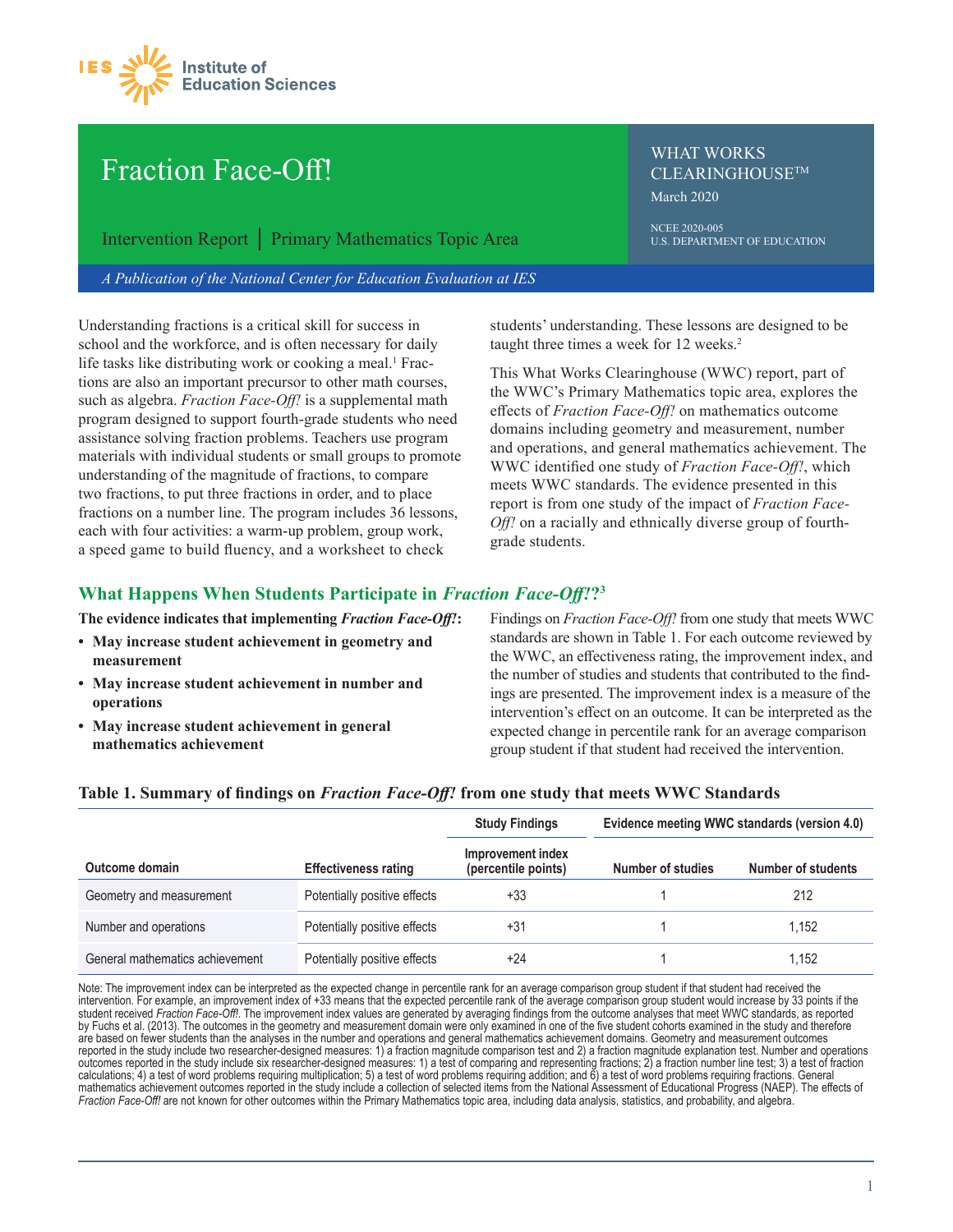#### **BOX 1. HOW THE WWC REVIEWS AND DESCRIBES EVIDENCE**

The WWC evaluates evidence based on the quality and results of reviewed studies. The criteria the WWC uses for evaluating evidence are defined in the [Procedures and Standards Handbooks](https://ies.ed.gov/ncee/wwc/Handbooks#procedures) and the [Review Protocols](https://ies.ed.gov/ncee/wwc/Handbooks#protocol). The studies summarized in this report were reviewed under WWC Standards (version 4.0) and the Primary Mathematics topic area protocol (version 4.0).

To determine the effectiveness rating, the WWC considers what methods each study used, the direction of the effects, and the number of studies that tested the intervention. The higher the effectiveness rating, the more certain the WWC is about the reported results and about what will happen if the same intervention is implemented again. The following key explains the relationship between effectiveness ratings and the statements used in this report:

| <b>Effectiveness Rating</b>                | <b>Rating interpretation</b>                                               | Description of the evidence                                                                                                                                                                                                |
|--------------------------------------------|----------------------------------------------------------------------------|----------------------------------------------------------------------------------------------------------------------------------------------------------------------------------------------------------------------------|
| Positive (or negative) effects             | The intervention is <b>likely</b> to change an<br>outcome                  | Strong evidence of a positive effect, with no<br>overriding contrary evidence                                                                                                                                              |
| Potentially positive (or negative) effects | The intervention <i>may</i> change an outcome                              | Evidence of a positive effect with no overriding<br>contrary evidence                                                                                                                                                      |
| No discernible effects                     | The intervention <i>may result in little to no</i><br>change in an outcome | No affirmative evidence of effects                                                                                                                                                                                         |
| Mixed effects                              | The intervention has inconsistent effects<br>on an outcome                 | Evidence includes studies in at least two of<br>these categories: studies with positive effects,<br>studies with negative effects, or more studies<br>with indeterminate effects than with positive or<br>negative effects |

# **How is** *Fraction Face-Off!* **Implemented?**

The following section provides details of how *Fraction Face-Off!* was implemented. This information can help educators identify the requirements for implementing *Fraction Face-Off!* and determine whether implementing this program would be feasible in their district or school. Information on *Fraction Face-Off!* presented in this section comes from the one study that meets WWC standards (Fuchs et al., 2013) and from correspondence with the developer.

- **Goal:** *Fraction Face-Off!* aims to support students who need assistance solving fractions.
- **Target population:** *Fraction Face-Off!* is designed for fourth-grade students who have demonstrated difficulty in mathematics.
- **Method of delivery:** Classroom educators, including teachers and paraprofessionals, can deliver *Fraction Face-Off!* to individual students or in small-group settings. The *Fraction Face-Off!* program materials refer to the classroom educator who delivers *Fraction Face-Off!* as a tutor.

**Comparison group:** In the study that contributes to this intervention report, the first cohort of students in the comparison group used the regular district curriculum: Houghton Mifflin Math. Later cohorts used a different curriculum: enVisionMATH.

- **Frequency and duration of service:** The developer recommends students use *Fraction Face-Off!* three times a week for 12 weeks for about 30 minutes per session. It is typically used during class time or during a pull-out time to supplement the math curriculum.
- **Intervention components:** *Fraction Face-Off!* includes a teacher's guide and student worksheets for each lesson. An optional Implementation Ready Pack provides materials that teachers would otherwise have to prepare themselves, such as flashcards and manipulatives. The current version of *Fraction Face-Off!* is the 2015 Revised Edition.<sup>4</sup> Refer to Table 2 for additional details.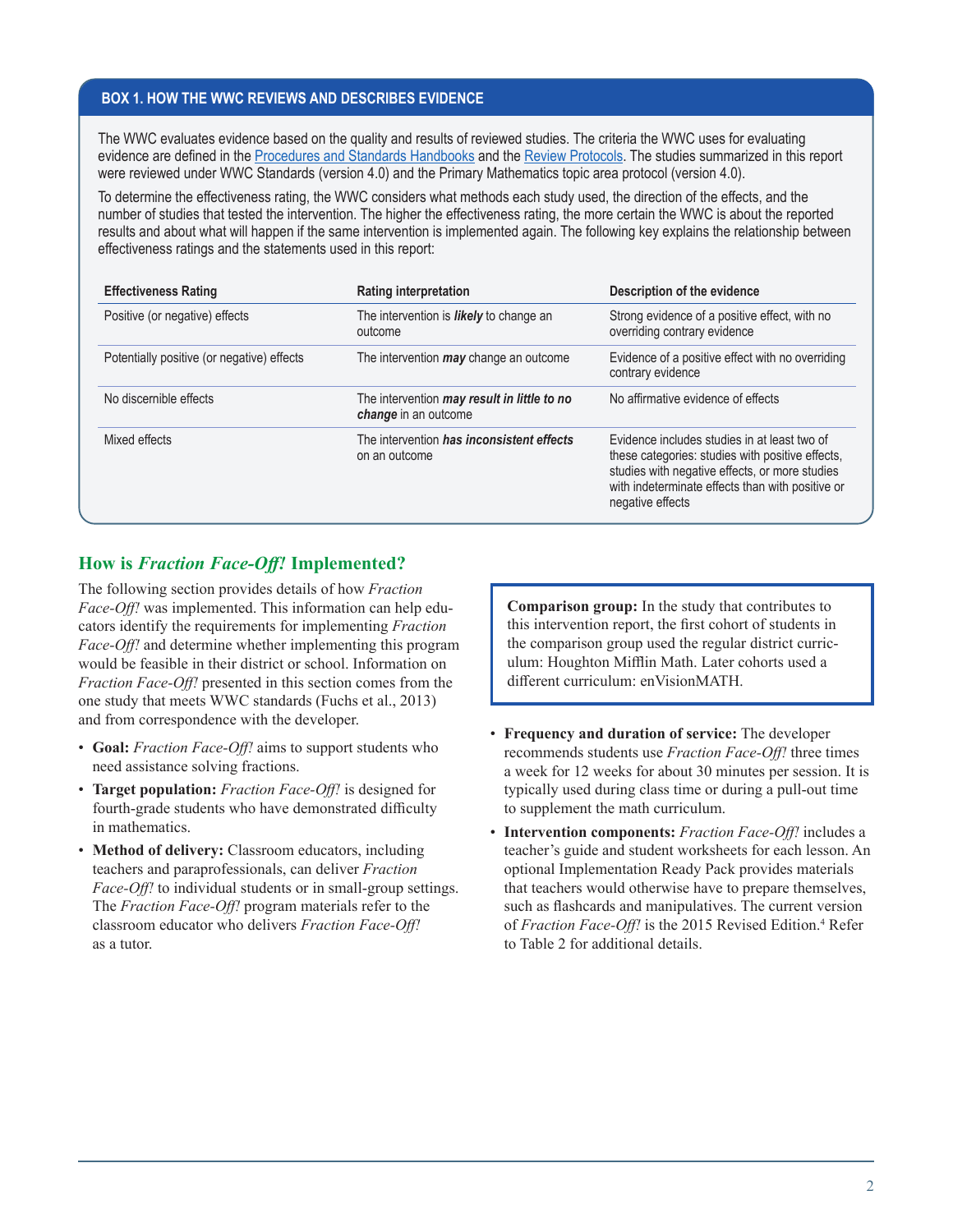| Key component      | <b>Description</b>                                                                                                                                                                                                                                                                                                                                                                                                                                                                                                                                                                                                                                                                                                                                                                                                                                                                                                                                                                                                                                                                                                                                                                                                                                                                    |
|--------------------|---------------------------------------------------------------------------------------------------------------------------------------------------------------------------------------------------------------------------------------------------------------------------------------------------------------------------------------------------------------------------------------------------------------------------------------------------------------------------------------------------------------------------------------------------------------------------------------------------------------------------------------------------------------------------------------------------------------------------------------------------------------------------------------------------------------------------------------------------------------------------------------------------------------------------------------------------------------------------------------------------------------------------------------------------------------------------------------------------------------------------------------------------------------------------------------------------------------------------------------------------------------------------------------|
| Group size         | Fraction Face-Off! is designed for use with individual students or small groups of up to three students.                                                                                                                                                                                                                                                                                                                                                                                                                                                                                                                                                                                                                                                                                                                                                                                                                                                                                                                                                                                                                                                                                                                                                                              |
| Content            | Fraction Face-Off! includes 36 lessons delivered over the course of 12 weeks, with each week focusing on specific concepts<br>and skills. The first two weeks of instruction typically focus on building fraction foundations by introducing key vocabulary,<br>such as numerator, denominator, unit; describing the meaning of fractions as one or more equal parts of a single object; and<br>comparing two fractions in which the numerator or denominator are the same. In weeks 3-5, the focus shifts to understanding<br>magnitude reasoning, building fluency with the meaning of fractions, correctly ordering two fractions on a number line<br>spanning 0 to 1, and understanding word problems that require multiplication and addition with fractions. Concepts covered<br>in weeks 6 and 7 include improper fractions, fractions equivalence, placing fractions on a number line spanning 0 to 1,<br>comparing two fractions in which the numerator and denominator both differ, and ordering three fractions from largest to<br>smallest. In weeks 8 and 9, students focus on fraction addition and subtraction. In weeks 10 to 12, there is a cumulative<br>review of all fraction concepts including part-whole concept and measurement interpretations of fractions. |
| <b>Activities</b>  | Each lesson includes four activities: a warm-up word problem, group work during which the teacher demonstrates fraction<br>concepts using explicit instruction, a speed game to build fluency, and a worksheet activity that students complete individually<br>to check their understanding of the fraction concepts. The program involves frequent use of fluency practice using speed tests<br>or flashcards, and conceptual practice requiring students to explain their reasoning about fractions to the group. The program<br>includes ongoing assessment through daily worksheets and a cumulative review during the final three lessons. The program<br>has embedded motivation through a sports theme and a football challenge at the end of the program.                                                                                                                                                                                                                                                                                                                                                                                                                                                                                                                     |
| Recommended dosage | The developer recommends three 30- to 35-minute lessons per week for 12 weeks.                                                                                                                                                                                                                                                                                                                                                                                                                                                                                                                                                                                                                                                                                                                                                                                                                                                                                                                                                                                                                                                                                                                                                                                                        |
| <b>Training</b>    | Fraction Face-Off! includes up to a week of training for teachers before delivering content to students. In the training<br>workshop, the trainer presents an overview of the program goals and procedures. Procedures are then modeled and<br>practiced for each activity in the first set of topics. Teachers have opportunities to practice techniques and activities in pairs<br>and receive feedback. Once teachers begin delivering Fraction Face-Off!, they attend 1-hour meetings every other week to<br>provide feedback and help solve problems related to any challenges present in the class. Teachers may be certified teachers<br>or paraprofessionals.                                                                                                                                                                                                                                                                                                                                                                                                                                                                                                                                                                                                                 |

**Table 2. Components of** *Fraction Face-Off!*

# **What Does** *Fraction Face-Off!* **Cost?**

This preliminary list of costs is not designed to be exhaustive; rather, it provides educators with an overview of the major resources needed to implement *Fraction Face-Off!*. The program costs described below are based on the information available as of August 2019.

- **Equipment and materials costs:** *Fraction Face-Off!* includes a teacher's manual (\$40), which provides teachers with all information necessary for implementation and includes supplemental materials in paper format, including worksheets, flashcards, and templates for manipulatives. Alternative formats of the manual are also available on CD or USB flash drive (\$40 each). There is an optional 1-year license (\$10) or a license in perpetuity (\$30). In addition, teachers can purchase manipulatives, including greaterthan/less-than cards, flash cards, and a spinner and game wheel for in-class activities, for 12 students (\$50).
- **Personnel costs:** Classroom educators, including teachers and paraprofessionals, can deliver *Fraction Face-Off!*. Before implementing *Fraction Face-Off!*, teachers may

attend up to a week of initial training at their school. An experienced trainer from Vanderbilt University offers the training; training costs range from \$1,500 to \$1,800 plus travel expenses for the trainer.

- **Facilities costs:** Schools will need to make copies of materials and provide manipulatives for all participating students. The developer recommends that teachers laminate materials for reuse. If the intervention is not implemented in the student's regular classroom, schools must provide classroom space.
- **Costs paid by students or parents:** Students and their parents do not pay to access *Fraction Face-Off!*.
- **In-kind supports:** No information is available.
- **Sources of funding:** School districts or schools usually purchase *Fraction Face-Off!* and pay for the teacher training costs.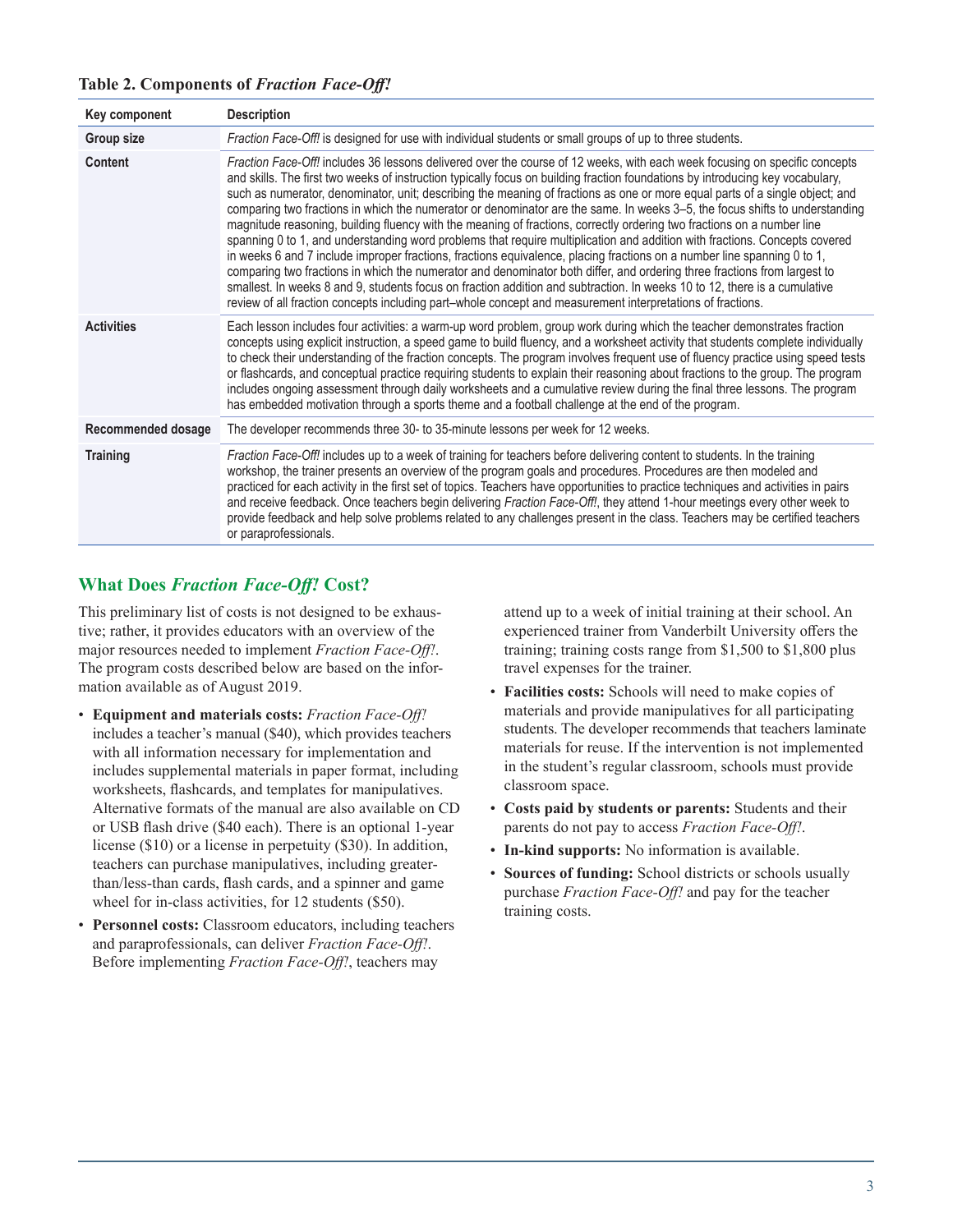## **For More Information:**

About *Fraction Face-Off!* Vanderbilt University, PMB #228, 110 Magnolia Circle, Suite MRL 418, Nashville, TN 37203-5721 Attn: Lynn Davies Email: [lynn.a.davies@vanderbilt.edu](mailto:lynn.a.davies@vanderbilt.edu) Web: <https://frg.vkcsites.org/>. Phone: (615) 343-4782

About the cost of the intervention Web: <https://frg.vkcsites.org/>

## **Research Summary**

The WWC identified one study that investigated the effectiveness of *Fraction Face-Off!* (Figure 1):

• One study meets WWC group design standards without reservations

The WWC reviews findings on the intervention's effects on eligible outcome domains from studies that meet standards, either with or without reservations. Based on this review, the WWC generates an effectiveness rating, which summarizes how the intervention impacts, or changes, a particular outcome domain. The WWC reports additional supplemental findings, such as those the study authors reported separately by cohort, on the WWC website (<https://whatworks.ed.gov>).

#### **Figure 1. Effectiveness ratings for** *Fraction Face-Off!*

These supplemental findings and findings from studies that either do not meet WWC standards or are ineligible for review do not contribute to the effectiveness ratings.

The one study of *Fraction Face-Off!* that meets WWC group design standards reported findings on geometry and measurement, number and operations, and general mathematics achievement. This study did not report findings on the following two outcome domains in the Primary Mathematics topic area: data analysis, statistics, and probability; and algebra. Citations for the one study reviewed for this report are listed in the References section, which begins on page 9.



## Fraction Face-Off! has potentially positive effects on number and operations

The WWC determined that one study that meets WWC group design standards without reservations shows evidence of a positive and statistically significant effect of Fraction Face-Off! on number and operations (Fuchs et al., 2013).

#### Fraction Face-Off! has potentially positive effects on general mathematics achievement

The WWC determined that one study that meets WWC group design standards without reservations shows evidence of a positive and statistically significant effect of Fraction Face-Off! on general mathematics achievement (Fuchs et al., 2013).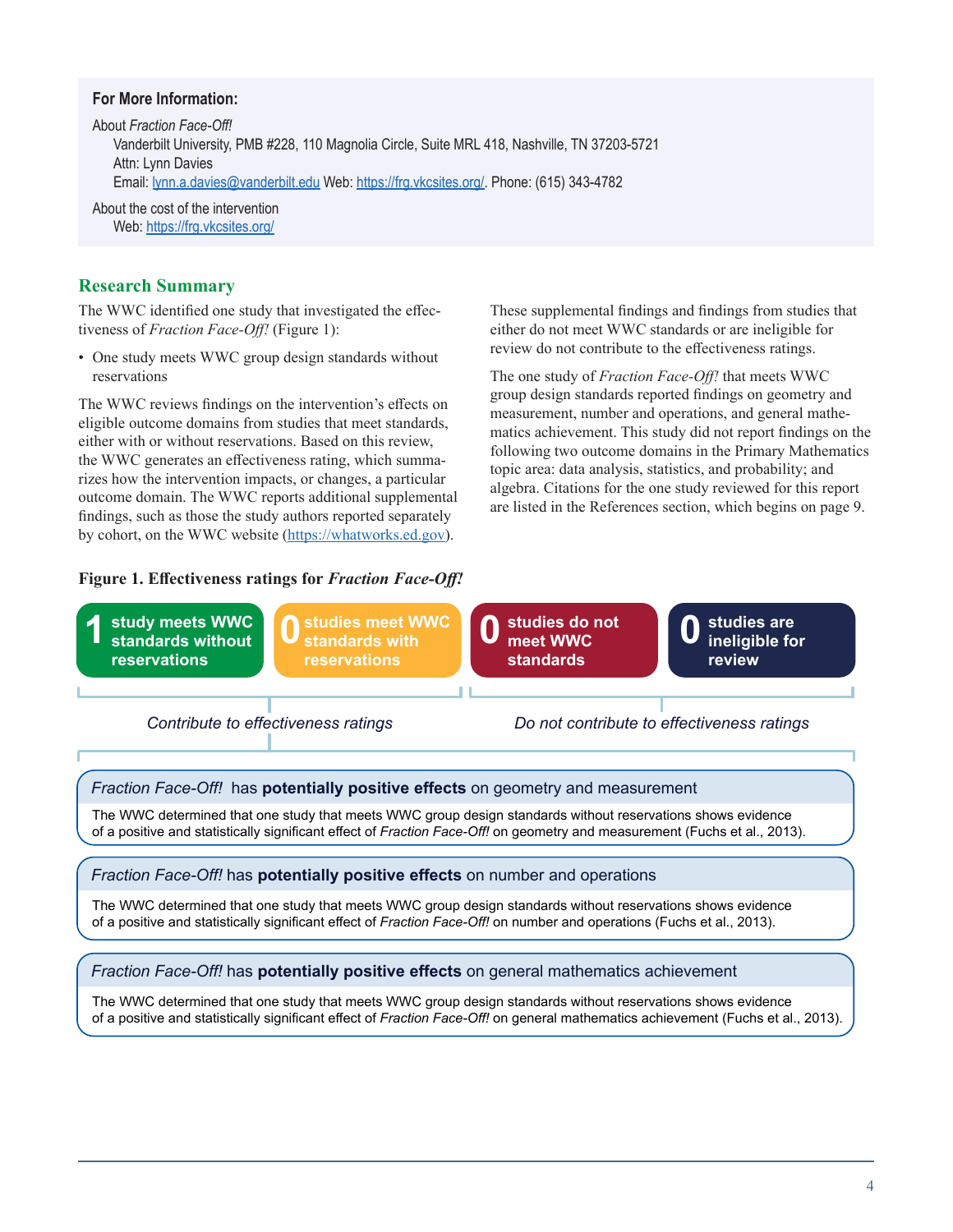# **Main Findings**

Table 3 shows the findings from the one *Fraction Face-Off!* study that meets WWC standards. The table includes WWC calculations of the mean difference, effect size, and performance of the intervention group relative to the comparison group. Based on findings from the one study that meets WWC standards, the effectiveness ratings for geometry and

measurement, number and operations, and general mathematics achievement are *potentially positive effects*, indicating strong evidence of a positive effect, with no overriding contrary evidence. These findings are based on 212, 1,152, and 1,152 students, respectively.

#### **Table 3. Findings from study of** *Fraction Face-Off!* **by outcome domain**

|                                                                                       |                          |                | <b>Mean</b><br>(standard deviation) |                     | <b>WWC calculations</b>             |                       |                      |                                     |
|---------------------------------------------------------------------------------------|--------------------------|----------------|-------------------------------------|---------------------|-------------------------------------|-----------------------|----------------------|-------------------------------------|
| Measure (study)                                                                       | <b>Study sample</b>      | Sample<br>size | Intervention<br>group               | Comparison<br>group | <b>Mean</b><br>difference           | <b>Effect</b><br>size | Improvement<br>index | p-value                             |
| Fraction magnitude<br>comparison                                                      | Fourth-grade<br>students | 212            | 6.21<br>(1.26)                      | 4.59<br>(1.65)      | 1.62                                | 1.15                  | $+38$                | < 0.01                              |
| Fraction magnitude<br>explanation                                                     | Fourth-grade<br>students | 212            | 6.10<br>(7.81)                      | 1.14<br>(2.09)      | 4.96                                | 0.76                  | $+28$                | < 0.01                              |
| Outcome average for geometry and measurement (Fuchs et al., 2013) <sup>a</sup>        |                          |                |                                     |                     |                                     | 0.96                  | $+33$                | <b>Statistically</b><br>significant |
| Compare fractions                                                                     | Fourth-grade<br>students | 259            | 8.41<br>(3.37)                      | 7.06<br>(2.84)      | 1.34                                | 0.43                  | $+17$                | < 0.01                              |
| Multiplicative word<br>problems                                                       | Fourth-grade<br>students | 425            | 10.35<br>(6.57)                     | 6.93<br>(5.06)      | 3.42                                | 0.56                  | $+21$                | < 0.01                              |
| Fraction number line                                                                  | Fourth-grade<br>students | 1,152          | 0.23<br>(0.13)                      | 0.33<br>(0.14)      | $-0.10$                             | 0.75                  | $+27$                | < 0.01                              |
| <b>Fraction calculation</b>                                                           | Fourth-grade<br>students | 1,152          | 19.30<br>(7.08)                     | 8.68<br>(4.75)      | 10.62                               | 1.68                  | $+45$                | < 0.01                              |
| Additive word problems                                                                | Fourth-grade<br>students | 213            | 14.48<br>(6.20)                     | 7.94<br>(3.86)      | 6.54                                | 1.18                  | $+38$                | < 0.01                              |
| Fraction word problems                                                                | Fourth-grade<br>students | 225            | 11.51<br>(3.78)                     | 8.79<br>(3.70)      | 2.72                                | 0.72                  | $+26$                | < 0.01                              |
| Outcome average for number and operations (Fuchs et al., 2013) a                      |                          |                |                                     |                     |                                     | 0.89                  | $+31$                | <b>Statistically</b><br>significant |
| National Assessment of<br><b>Educational Progress</b><br>(NAEP) selected items        | Fourth-grade<br>students | 1.152          | 14.83<br>(3.87)                     | 12.36<br>(3.90)     | 2.47                                | 0.64                  | $+24$                | < 0.01                              |
| Outcome average for general mathematics achievement (Fuchs et al., 2013) <sup>a</sup> |                          |                | 0.64                                | $+24$               | <b>Statistically</b><br>significant |                       |                      |                                     |

Notes: For most mean difference and effect size values reported in the table, a positive number favors the intervention group and a negative number favors the comparison group. This is not true for fraction number line, where lower mean scores indicate more favorable results; the WWC effect size and improvement index reported in the table are adjusted so that a positive number favors the intervention group. The effect size is a standardized measure of the effect of an intervention on outcomes, representing the average change expected for all individuals who are given the intervention (measured in standard deviations of the outcome measure). An indicator of the effect of the intervention, the improvement index can be interpreted as the expected change in percentile rank for an average comparison group student if that student had received the intervention. For example, an im-provement index of +33 means that the expected percentile rank of the average comparison group student would increase by 33 points if the student received *Fraction Face-Off!*. Some statistics might not sum as expected due to rounding.

<sup>a</sup> Fuchs et al. (2013) did not require corrections for clustering or difference-in-differences adjustments. The WWC-calculated effect sizes and *p*-values presented here for the following outcomes are combined across findings for individual student cohorts reported on separately in the study: fraction magnitude comparison, fraction magnitude explanation, multiplicative word problems, fraction number line, fraction calculation, additive word problems, fraction word problems, and researcher-selected items from the NAEP. This study is characterized as having a statistically significant positive effect on geometry and measurement, number and operations, and general mathematics achievement because the average estimated effect across outcomes in these domains is positive and statistically significant. For more information, refer to the WWC Procedures Handbook, version 4.0, page 22.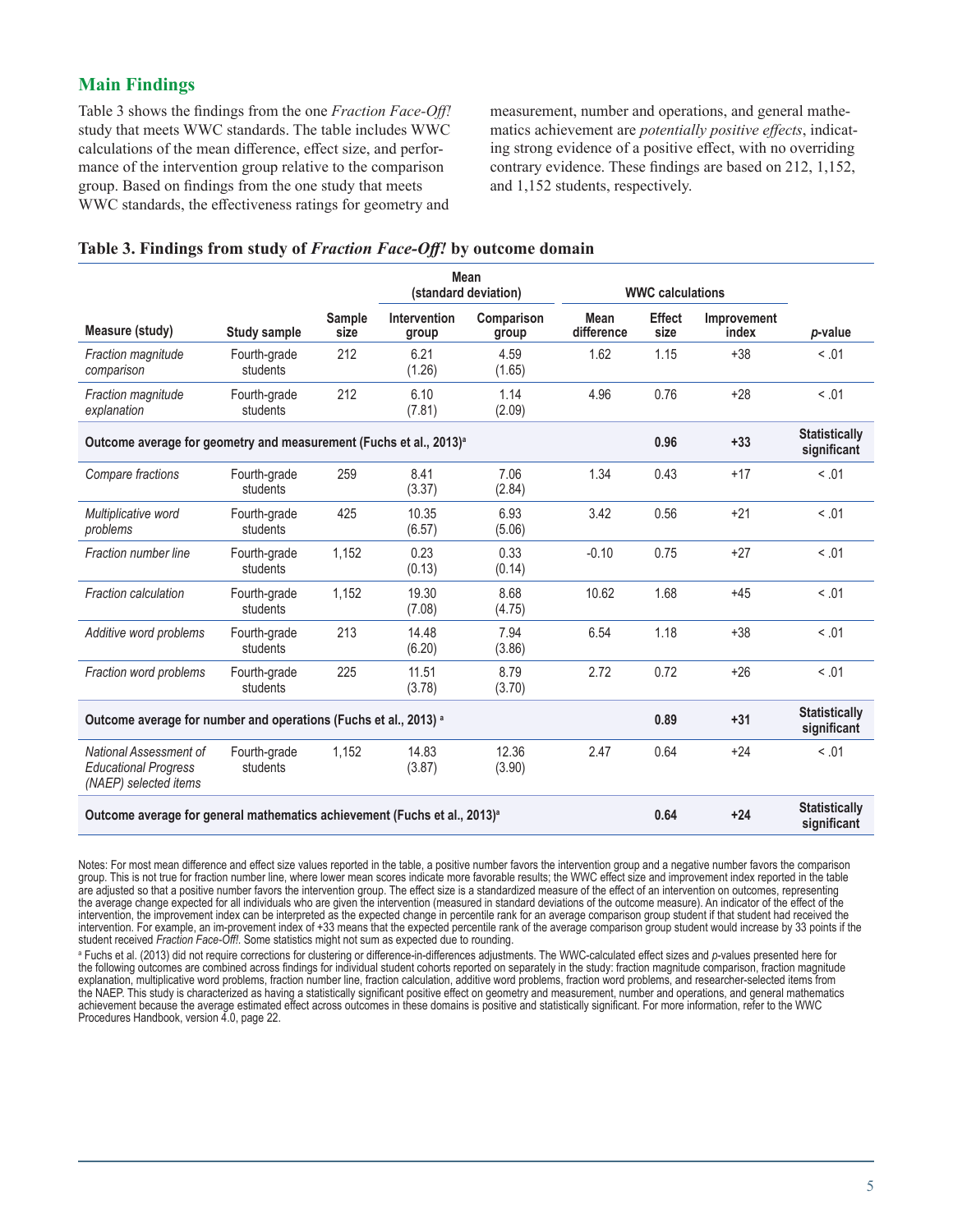# **In What Context Was** *Fraction Face-Off!* **Studied?**

The following section provides information on the setting of the one study of *Fraction Face-Off!* that meets WWC standards, and a description of the participants in the research.<sup>5</sup> This information can help educators understand the context in which the study of *Fraction Face-Off!* was conducted, and determine whether the program might be suitable for their setting.



## **Details of Each Study that Meets WWC Standards**

This section presents details for the study of *Fraction Face-Off!* that meets WWC standards. These details include the full study reference, findings description, findings summary, and description of study characteristics. A summary of domain findings for the study is presented below, followed by a description of the study characteristics. These study-level details include contextual information around the study setting, methods, sample, intervention group, comparison group, outcomes, and implementation details. For additional information, readers should refer to the original study.

#### **Research details for Fuchs et al. (2013)**

Fuchs, L. S., Schumacher, R. F., Long, J., Namkung, J., Hamlett, C. L., Cirino, P. T., ... Changas, P. (2013). Improving at-risk learner's understanding of fractions. *Journal of Educational Psychology, 105*(3), 683–700. Retrieved from <https://eric.ed.gov/?id=EJ1054396>

Findings from Fuchs et al. (2013) show evidence of potentially positive effects of *Fraction Face-Off!* in the geometry and measurement, number and operations, and general mathematics achievement domains (Table 4). These findings are based on outcome analyses that includes 212, 1,152, and 1,152 students, respectively. The findings and research details summarized for this study come from eight related citations, including the primary citation above.<sup>6</sup> See the References section, which begins on page 9, for a list of all related publications.

#### **Table 4. Summary of findings from Fuchs et al. (2013)**

|                                 |                       | <b>Meets WWC Group Design Standards Without Reservations</b> |                      |                                     |
|---------------------------------|-----------------------|--------------------------------------------------------------|----------------------|-------------------------------------|
|                                 |                       | <b>Study findings</b>                                        |                      |                                     |
| Outcome domain                  | <b>Sample</b><br>size | Average<br>effect size                                       | Improvement<br>index | <b>Statistically</b><br>significant |
| Geometry and measurement        | 212 students          | 0.96                                                         | $+33$                | Yes                                 |
| Number and operations           | 1.152 students        | 0.89                                                         | $+31$                | Yes                                 |
| General mathematics achievement | 1.152 students        | 0.64                                                         | $+24$                | Yes                                 |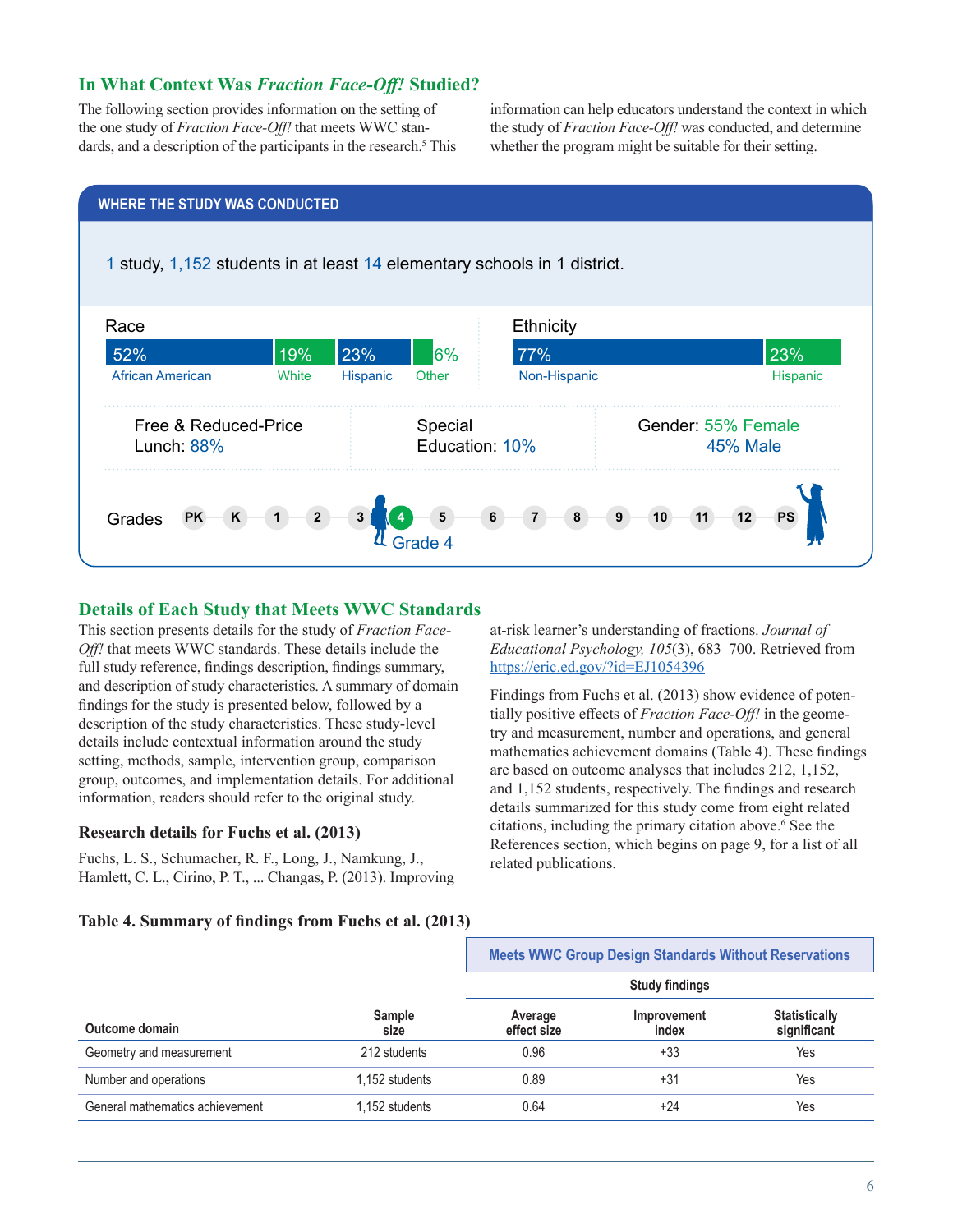# **Table 5. Description of study characteristics for Fuchs et al. (2013)**

| <b>WWC evidence</b><br>rating | Meets WWC Group Design Standards Without Reservations. This is a randomized controlled trial (RCT) with low<br>attrition. For more information on how the WWC assigns study ratings, please see the WWC Procedures and Standards<br>Handbooks (version 4.0) and WWC Standards Briefs, available on the WWC website.                                                                                                                                                                                                                                                                                                                                                                                                                                                                                                                                                                                                                                                                                                                                                                                                                                                                                                                                                                                                                                                                                                                                                                                                                                                                                                                                                                                                                                                                                                                                                                                                                                                                                                                                                                                                                                                                                                                                                                                                                                                                                                                                                                                                                                                                                                                                              |
|-------------------------------|------------------------------------------------------------------------------------------------------------------------------------------------------------------------------------------------------------------------------------------------------------------------------------------------------------------------------------------------------------------------------------------------------------------------------------------------------------------------------------------------------------------------------------------------------------------------------------------------------------------------------------------------------------------------------------------------------------------------------------------------------------------------------------------------------------------------------------------------------------------------------------------------------------------------------------------------------------------------------------------------------------------------------------------------------------------------------------------------------------------------------------------------------------------------------------------------------------------------------------------------------------------------------------------------------------------------------------------------------------------------------------------------------------------------------------------------------------------------------------------------------------------------------------------------------------------------------------------------------------------------------------------------------------------------------------------------------------------------------------------------------------------------------------------------------------------------------------------------------------------------------------------------------------------------------------------------------------------------------------------------------------------------------------------------------------------------------------------------------------------------------------------------------------------------------------------------------------------------------------------------------------------------------------------------------------------------------------------------------------------------------------------------------------------------------------------------------------------------------------------------------------------------------------------------------------------------------------------------------------------------------------------------------------------|
| <b>Setting</b>                | The study took place in multiple classrooms and schools within a single school district over a 5-year period. Each year of<br>the study, the study involved a new cohort of approximately 250 fourth-grade students from 50 classrooms in 14 elementary<br>schools. The location of the schools was not specified.                                                                                                                                                                                                                                                                                                                                                                                                                                                                                                                                                                                                                                                                                                                                                                                                                                                                                                                                                                                                                                                                                                                                                                                                                                                                                                                                                                                                                                                                                                                                                                                                                                                                                                                                                                                                                                                                                                                                                                                                                                                                                                                                                                                                                                                                                                                                               |
| <b>Methods</b>                | The study authors randomly assigned fourth-grade students to either a comparison group or to one or two intervention<br>groups. Random assignment occurred separately for each of five successive cohorts of students. Students in the first cohort<br>were assigned to either the comparison group or a Fraction Face-Off! intervention group, while students in the other four<br>cohorts were assigned to the comparison group or one of two intervention groups, both of which used Fraction Face-Off!.<br>Both of these intervention groups were considered eligible implementations of Fraction Face-Off! for this WWC review. <sup>7</sup> The<br>sample loss after random assignment (attrition) was within the acceptable threshold for the review: the overall attrition rate<br>was between 5% and 13%, and differential attrition rate was between 0 and 8 percentage points.                                                                                                                                                                                                                                                                                                                                                                                                                                                                                                                                                                                                                                                                                                                                                                                                                                                                                                                                                                                                                                                                                                                                                                                                                                                                                                                                                                                                                                                                                                                                                                                                                                                                                                                                                                        |
| <b>Study sample</b>           | Study students were fourth-grade students considered at-risk in mathematics, which the authors defined as scoring below<br>the 35th percentile on a computation test. Among students who met the definition of at-risk within study classrooms, the<br>authors sampled three to nine students per class for inclusion in the study. Averaging across the five student cohorts,<br>approximately 52% of students were African American, 19% were White, 23% were Hispanic, and 6% were another race<br>or ethnicity. Approximately 55% of students were female, 15% were English learners, 88% were eligible for free or reduced-<br>price lunch, and 10% were in special education classrooms.                                                                                                                                                                                                                                                                                                                                                                                                                                                                                                                                                                                                                                                                                                                                                                                                                                                                                                                                                                                                                                                                                                                                                                                                                                                                                                                                                                                                                                                                                                                                                                                                                                                                                                                                                                                                                                                                                                                                                                   |
| <b>Intervention</b><br>group  | Within each study class, the Fraction Face-Off! intervention was delivered by one teacher to small groups (three-to-one<br>ratio) three times per week for 12 weeks between September/October and early February. Each teacher was responsible<br>for two to four groups. Depending on each regular classroom teacher's scheduling preference, the teacher delivered<br>the intervention to the study students through pull-out tutoring sessions that took place during one of the three school<br>instructional periods: 1) students' math block (typically 50 minutes), 2) math center time (typically 20 minutes), or 3) the<br>school's intervention period (typically 45 minutes). Study teachers were graduate students funded by the research grant;<br>some were licensed teachers, but most were not licensed. Each of the 36 lessons varied in length between 30 and 35<br>minutes, and included four to six activities. In year 1, there was one intervention group, and each lesson included four<br>activities: introduction of concepts or skills (8-12 minutes), group work (8-12 minutes), the speed game (1 minute), and<br>individual work (8 minutes). In years 2 through 5, when there were two Fraction Face-Off! intervention groups, 25 minutes<br>of each session were the same across the two intervention conditions. Instructional methods differed for the remaining<br>5 to 7 minutes of each session. For year 2, the activities for 5 minutes of each session differed between the two intervention<br>conditions; students either completed activities to build fluency with measurement topics or they completed activities to<br>consolidate conceptual understanding of the same measurement topics. In year 3, the activities for 7 minutes of each<br>session differed between groups; one intervention condition focused on multiplicative word problems, while the other<br>intervention condition focused on additive word problems. In year 4, the activities for 7 minutes of each session differed,<br>during which teachers taught students to provide high quality explanations when comparing fraction magnitudes or solve<br>fraction word problems. In year 5, the 7-minute warm-up activity differed between the two intervention conditions, during<br>which teachers implemented the decimal magnitude or fraction applications component. In addition to Fraction Face-Off!,<br>students in the intervention group also used their regular district math curriculum, Houghton Mifflin Math (Greenes et al.,<br>2005) in year 1 and enVisionMATH (Scott Foresman-Addison Wesley, 2011) in years 2 through 5. |
| <b>Comparison</b><br>group    | The comparison group used the regular district curriculum, Houghton Mifflin Math in year 1 and enVisionMATH in years<br>2 through 5. Houghton Mifflin Math included lessons on conceptual understanding and procedural calculations and focused<br>on understanding parts of a whole. The conceptual lessons included vocabulary instruction, connections across multiple<br>curricula (including social studies, music, and writing), guided practice, independent work, and connections to real life. The<br>procedural calculations included calculations with proper and improper fractions and mixed numbers. The enVisionMATH<br>curriculum included two units: 1) Understanding Fractions, and 2) Adding and Subtracting Fractions. The Understanding<br>Fractions unit focused on understanding parts of a whole by using manipulatives and drawings to illustrate the concept,<br>and the Adding and Subtracting Fractions unit focused on procedures with fractions. The delivery of the enVisionMATH<br>curriculum in the comparison condition covered some more advanced topics than its delivery in the intervention condition<br>and did not restrict the range of denominators, whereas the intervention conditions limited the range of denominators to<br>2, 3, 4, 5, 6, 8, 10, and 12 and the range of equivalent fractions and reducing activities to 1/2, 1/3, 1/4, 1/5, and 1/1.                                                                                                                                                                                                                                                                                                                                                                                                                                                                                                                                                                                                                                                                                                                                                                                                                                                                                                                                                                                                                                                                                                                                                                                                                                                            |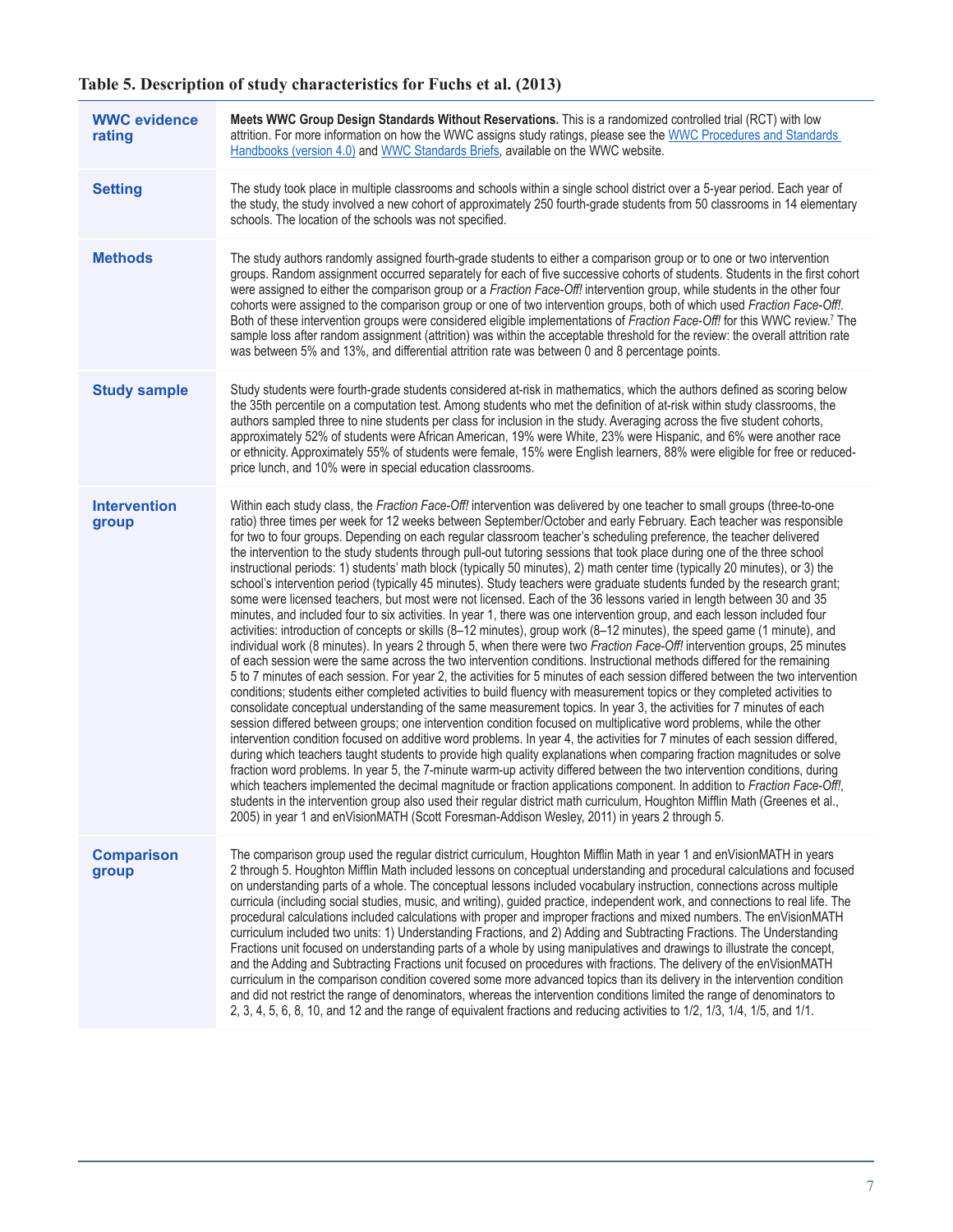| <b>Outcomes and</b><br>measurement                    | Study authors reported findings on 10 outcome measures, all of which were researcher-designed tests and are eligible for<br>review under the Primary Mathematics topic area. Nine of the 10 outcomes met WWC validity and reliability requirements<br>and have findings that meet WWC group design standards and are presented in this report. Two of the nine outcomes focus<br>on measurement and fall within the geometry and measurement domain: 1) a fraction magnitude comparison test in which<br>students must place the greater-than or less-than symbol between fractions and write or illustrate pictures to explain why the<br>fractions differ; and 2) a fraction magnitude explanation test that assesses the quality of explanations of fraction magnitude.<br>Six of the nine outcomes are in the number and operations domain: 1) a test of comparing fractions that assesses students'<br>understanding of magnitude using two fractions that students write the greater-than, less-than, or equal-to sign between;<br>2) a test of multiplicative word problems that requires students to make fractions from units (the "splitting" problem type),<br>make units from fractions (the "grouping" problem type), and compare fraction quantities; 3) a test of fraction number<br>lines in which students place proper fractions, improper fractions, and mixed numbers on a number line with endpoints<br>labeled 0 and 2 (scores are the absolute difference between the placement of the fraction and the correct position of<br>the number, where lower scores indicate more favorable results); 4) a test of fraction calculations that includes addition<br>and subtraction problems with like and unlike denominators; 5) a test of additive word problems that focuses on change,<br>increasing, decreasing, and comparing fractions; 6) a test of fraction word problems that focuses on change, increasing,<br>and decreasing fractions.<br>One of the nine outcomes is in the general mathematics achievement domain: a collection of 19 researcher-selected items<br>from the 1990-2009 NAEP fourth-grade assessment that included items on interpreting parts and the whole, interpreting<br>measurement, subtracting fractions, and determining how many fourths make a whole.<br>All nine outcomes were measured in the spring after the intervention had been offered in the fall.<br>The study also reported findings for a very low performing subsample of students for cohorts 1 through 3 as well as<br>those findings for each of the two variations of the treatment in cohorts 2 through 5. Summaries of these findings are<br>available on the WWC website (https://whatworks.ed.gov). The supplemental findings do not factor into the intervention's<br>rating of effectiveness. |
|-------------------------------------------------------|-------------------------------------------------------------------------------------------------------------------------------------------------------------------------------------------------------------------------------------------------------------------------------------------------------------------------------------------------------------------------------------------------------------------------------------------------------------------------------------------------------------------------------------------------------------------------------------------------------------------------------------------------------------------------------------------------------------------------------------------------------------------------------------------------------------------------------------------------------------------------------------------------------------------------------------------------------------------------------------------------------------------------------------------------------------------------------------------------------------------------------------------------------------------------------------------------------------------------------------------------------------------------------------------------------------------------------------------------------------------------------------------------------------------------------------------------------------------------------------------------------------------------------------------------------------------------------------------------------------------------------------------------------------------------------------------------------------------------------------------------------------------------------------------------------------------------------------------------------------------------------------------------------------------------------------------------------------------------------------------------------------------------------------------------------------------------------------------------------------------------------------------------------------------------------------------------------------------------------------------------------------------------------------------------------------------------------------------------------------------------------------------------------------------------------------------------------------------------------------------------------------------------------------------------------------------------------------------------------------------------------------------------------------------------------------------------------------------------------------------------------------------------------------------------------------------------------|
| <b>Additional</b><br><i>implementation</i><br>details | The study teachers were full- or part-time graduate student employees of the research grant and included some licensed<br>teachers. They were trained by experienced Fraction Face-Off! professional staff through a weeklong initial workshop<br>followed by 1-hour follow-up trainings every other week. Follow-up trainings provided teachers with feedback and included<br>problem solving about students' challenging behavior and skill-level differences. Teachers received lesson guides for each<br>of the 36 lessons and were expected to review, but not memorize, the guides. Before implementation, teachers practiced<br>delivering the lesson to other teachers.                                                                                                                                                                                                                                                                                                                                                                                                                                                                                                                                                                                                                                                                                                                                                                                                                                                                                                                                                                                                                                                                                                                                                                                                                                                                                                                                                                                                                                                                                                                                                                                                                                                                                                                                                                                                                                                                                                                                                                                                                                                                                                                                               |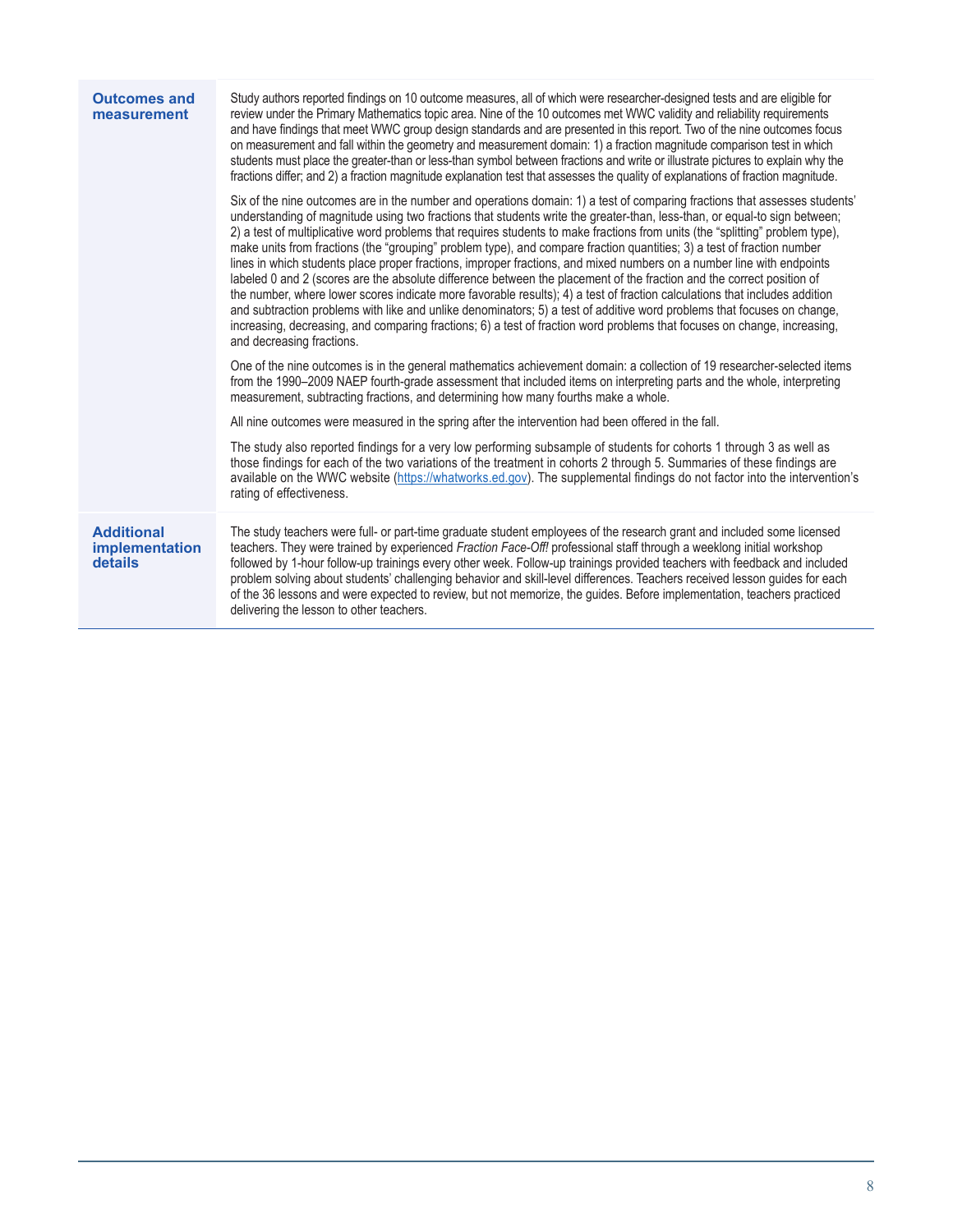## **References**

## **Study that meets WWC group design standards without reservations**

Fuchs, L. S., Schumacher, R. F., Long, J., Namkung, J., Hamlett, C. L., Cirino, P. T., ... Changas, P. (2013). Improving at-risk learner's understanding of fractions. *Journal of Educational Psychology, 105*(3), 683–700. Retrieved from <https://eric.ed.gov/?id=EJ1054396>

#### *Additional sources:*

- Fuchs, L. S., Fuchs, D., Compton, D. L., Wehby, J., Schumacher, R. F., Gersten, R., & Jordan, N. C. (2015). Inclusion versus specialized intervention for very-low-performing students: What does access mean in an era of academic challenge? *Exceptional Children, 81*(2), 134–157. Retrieved from [https://eric.](https://eric.ed.gov/?id=ED552925) [ed.gov/?id=ED552925](https://eric.ed.gov/?id=ED552925)
- Fuchs, L. S., Malone, A. S., Schumacher, R. F., Namkung, J., Hamlett, C. L., Jordan, N. C., … Changas, P. (2016). Supported self-explaining during fraction intervention. *Journal of Educational Psychology, 108*(4), 493–508. Retrieved from <https://eric.ed.gov/?id=EJ1099301>
- Fuchs, L. S., Malone, A. S., Schumacher, R. F., Namkung, J., & Wang, A. (2017). Fraction intervention for students with mathematics difficulties: Lessons learned from five randomized controlled trials. *Journal of Learning Disabilities, 50*(6), 631–639. Retrieved from <https://eric.ed.gov/?id=EJ1157268>
- Fuchs, L.S., Schumacher, R., Sterba, S., Long, J., Namkung, J., Malone, A., … Changas, P. (2014). Does working memory moderate the effects of fraction intervention? An aptitude-treatment interaction. *Journal of Educational Psychology, 106*(2), 499–514. Retrieved from<https://eric.ed.gov/?id=ED552820>
- Fuchs, L. S., Schumacher, R. F., Long, J., Namkung, J., Malone, A. S., Wang, A., … Changas, P. (2016). Effects of intervention to improve at-risk fourth graders' understanding, calculations, and word problems with fractions. *Elementary School Journal, 116*(4), 625–651. Retrieved from <https://eric.ed.gov/?id=ED566704>
- Fuchs, L. S., Sterba, S. K., Fuchs, D., & Malone, A. S. (2016). Does evidence-based fractions intervention address the needs of very low-performing students? *Journal of Research on Educational Effectiveness, 9*(4), 662–677. Retrieved from [https://eric.](https://eric.ed.gov/?id=EJ1115270) [ed.gov/?id=EJ1115270](https://eric.ed.gov/?id=EJ1115270)
- Malone, A. S., Fuchs, L. S., Sterba, S. K., Fuchs, D., & Foreman-Murray, L. (2019). Does an integrated intervention focus on fractions and decimals improve at-risk students' rational number performance? *Contemporary Educational Psychology*, *59*, article 101782.<https://eric.ed.gov/?id=ED595127>

## **Studies that meet WWC group design standards with reservations**

None.

## **Studies that do not meet WWC group design standards**

None.

## **Studies that are ineligible for review using the Primary Mathematics Protocol**

None.

#### **Endnotes**

- <sup>1</sup> National Mathematics Advisory Panel. (2008). Foundations for success: Final report of the National Mathematics Advisory Panel. Washington, DC: U.S. Department of Education.
- <sup>2</sup> The descriptive information for this intervention comes from Fuchs et al. (2013). The What Works Clearinghouse (WWC) requests developers review the intervention description sections for accuracy from their perspective. The WWC provided the developer with the intervention description in March 2019 and the WWC incorporated feedback from the developer. Further verification of the accuracy of the descriptive information for this intervention is beyond the scope of this review.
- <sup>3</sup> The literature search reflects documents publicly available by January 2019. Reviews of the studies in this report used the standards from the WWC Procedures and Standards Handbooks (version 4.0) and the Primary Mathematics review protocol (version 4.0). The evidence presented in this report is based on available research. Findings and conclusions could change as new research becomes available.
- <sup>4</sup>During the 5 years of the study, the authors refined and revised *Fraction Face-Off!*. In Fuchs et al. (2013), the authors note that *Fraction Face-Off!* is a revision of Fraction Challenge (Fuchs et al., 2013), where the major difference is that *Fraction Face-Off!* addresses a larger set of skills and is better aligned with the Common Core State Standards than Fraction Challenge. The authors do not provide additional information on the differences between earlier and later versions of *Fraction Face-Off!*.
- <sup>5</sup> Depending on the study year, the number of schools varies from 12 to 14. The WWC could not determine whether any of the schools were the same in multiple years.
- 6 This review of *Fraction Face-Off!* has the same study ratings as two separate prior WWC reviews of Fuchs et al. (2013), which were conducted under version 2.1 standards, and a prior review of Fuchs et al. (2014), which was conducted under version 3.0 standards. Like the current review, each of these prior reviews resulted in a rating of Meets WWC Group Design Standards Without Reservations. However, the presentation of findings in the prior reviews differ from the current review due to changes in the WWC Standards and Procedures Handbooks (version 4.0) and the Primary Mathematics review protocol (version 4.0). For this review, the two citations from the prior reviews were grouped together as one study using the definition of a study given in the WWC Procedures Handbook (version 4.0), whereas the previous review of Fuchs et al. (2014) did not consider Fuchs et al. (2013) as an additional source. As a consequence of considering findings from all study years as part of a single study, this review combined analytic samples across five cohorts of students. The combined results for eligible outcome measures are presented as the main findings. In addition, the current review combined the two intervention groups each year, which the prior reviews did not do because the prior reviews were individual study reviews that were interested in findings for intervention groups